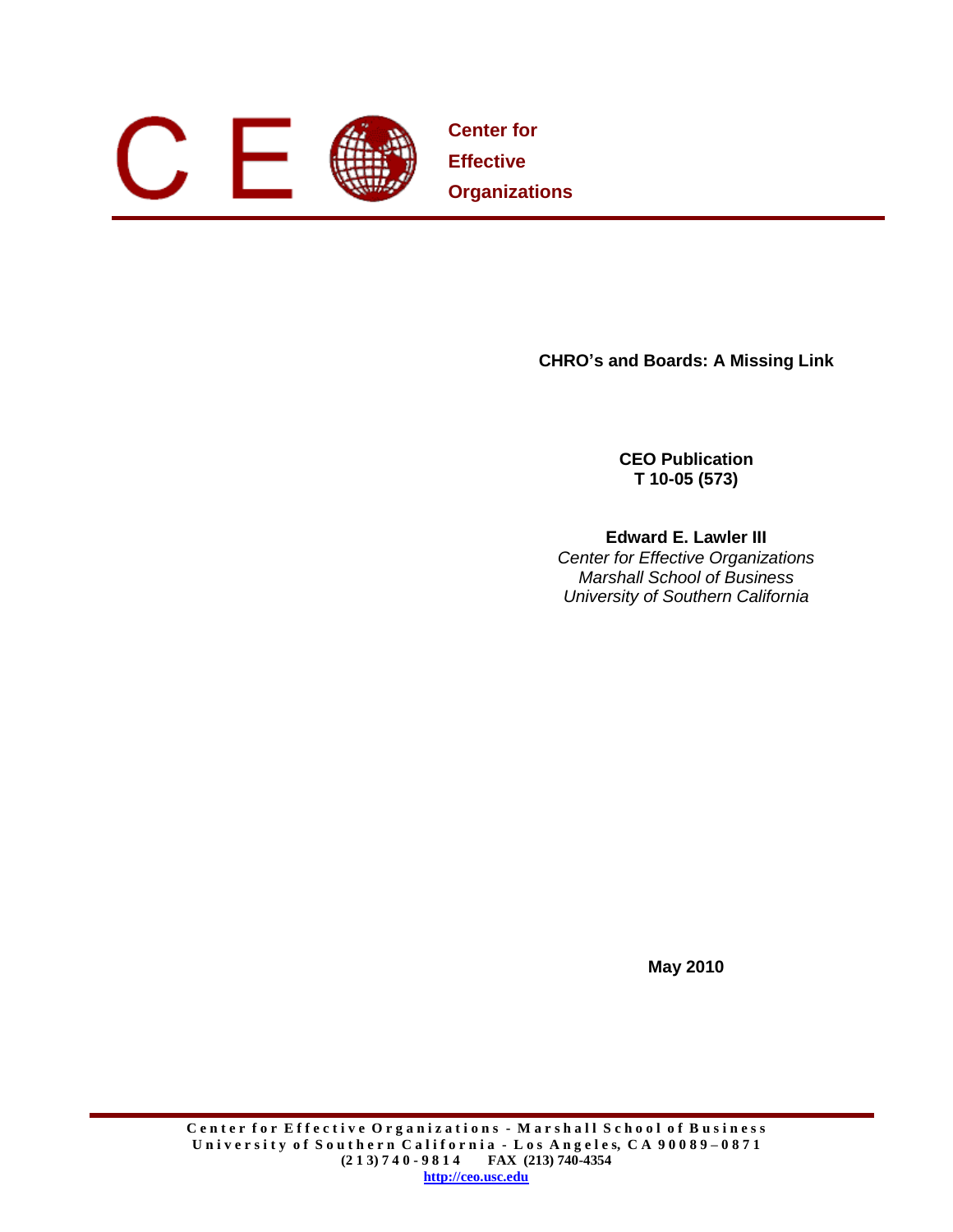#### **CHROs and Boards: A Missing Link**

# **Edward E. Lawler III University of Southern California**

It's not a pretty picture – in fact, it is not much of a picture at all! The relationship between corporate boards and CHROs is often so distant as to be of little practical significance from a board and organizational effectiveness perspective. There are a number of reasons for this and some things that can be done to improve the relationship between CHROs and boards. However, before considering them, we need to look at the nature of this relationship.

### **CHRO's Role With the Board**

The role of CHROs is complex and multi-faceted, as the chapters in this volume point out. Because of this, there are definite limits to the amount of time that CHROs can spend dealing with the board and board-related issues. This may be one of the reasons, but perhaps not the most important reason, why CHROs report spending only 10 percent of their time in dealing with corporate board issues (Wright, 2010). In any case, given this small amount of time, it's hard to imagine CHROs having a major impact on board decision making in many areas.

Relatively few CHROs are actually on their company's board or, for that matter, any other board. About 10 percent of the boards of large U.S. corporations report that they have a former or present CHRO as a member (Lawler, 2009). When combined with other HR experts who can serve on boards—for example, consultants and university professors—only about 20 percent of the boards in the United States have someone on them who can be classified as a human capital expert. Thus, not only are HR executives usually not on boards, other individuals with HR expertise usually are not on boards.

The low level of HR expertise on boards means that for HR expertise, boards have to rely on their members and on consultants and others who attend their meetings. This raises the question of whether the head of HR is typically invited to attend board meetings. Table 1 presents data from a survey of corporate boards that addresses this question (Lawler and Finegold, 2006). As can be seen, the head of HR *always attends* board meetings in only 19 percent of the corporations studied and *often attends* board meetings in an additional 22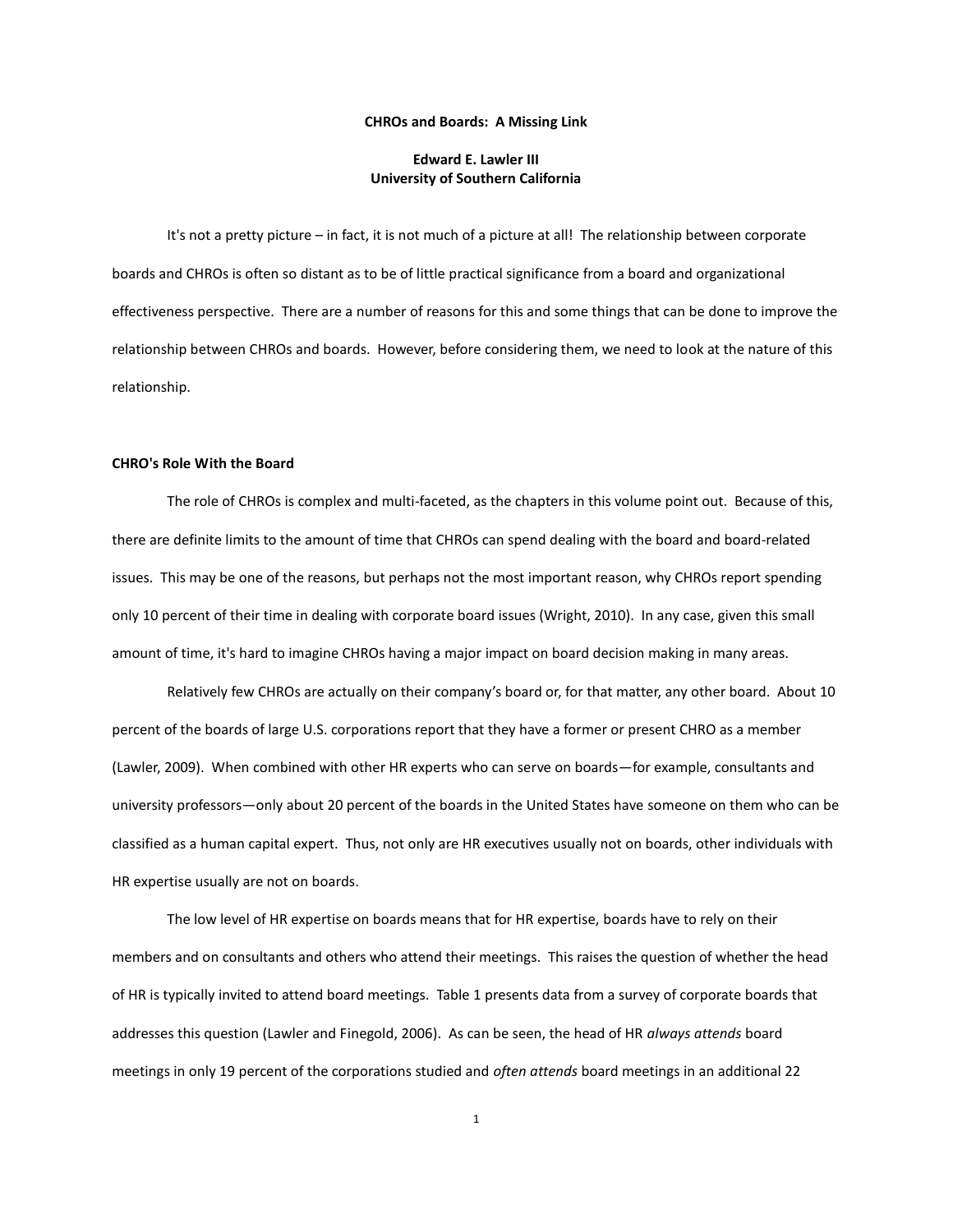percent of corporations. This is more than most of the other functional heads in these corporations but

significantly less than CFOs, who in 91 percent of the companies are always in attendance at board meetings.

| Table 1                     |                                 |        |           |       |        |              |
|-----------------------------|---------------------------------|--------|-----------|-------|--------|--------------|
| <b>Attend Board Meeting</b> |                                 |        |           |       |        |              |
|                             | <b>Board Meeting Attendance</b> |        |           |       |        |              |
| <b>Executive</b>            | Never                           | Rarely | Sometimes | Often | Always | On Board     |
| Chief counsel               | 1                               | 3      | 4         | 7     | 85     | 3            |
| <b>Business unit heads</b>  | 0                               | 4      | 22        | 43    | 31     | 0            |
| Head of HR                  | 6                               | 19     | 35        | 22    | 19     | $\mathbf{1}$ |
| <b>CFO</b>                  | 0                               | 0      | 1         | 8     | 91     | 7            |
| <b>CIO</b>                  | 8                               | 28     | 40        | 15    | 9      | 0            |
| Head of marketing           | 10                              | 29     | 37        | 15    | 9      | 0            |
| Other executives            | 0                               | 10     | 51        | 28    | 11     | 1            |

Percentage Frequency

#### **HR Support for Boards**

CHRO attendance at board meetings and support for board activities is positively related to a number of board effectiveness measures (Lawler and Boudreau, 2006). Particularly notable are board activities that involve the operation of the board, such as its assessing the performance of senior executives and the CEO's performance evaluation. Thus the relatively infrequent presence of CHROs at board meetings is in fact a potentially significant factor in reducing the overall effectiveness of corporate boards.

CHROs can provide expertise to corporate boards in a number of areas and help them with their decision making and ongoing operation. Table 2 shows how frequently senior HR executives report their board calls on them for support help. The areas where help is requested can roughly be categorized into dealing either with the operation of the board with respect to talent management issues (e.g., compensation) or with organizational strategy, effectiveness, and change issues. Not surprisingly, there is a big difference between the amount of support they provide in these two areas, with talent issues being the highest.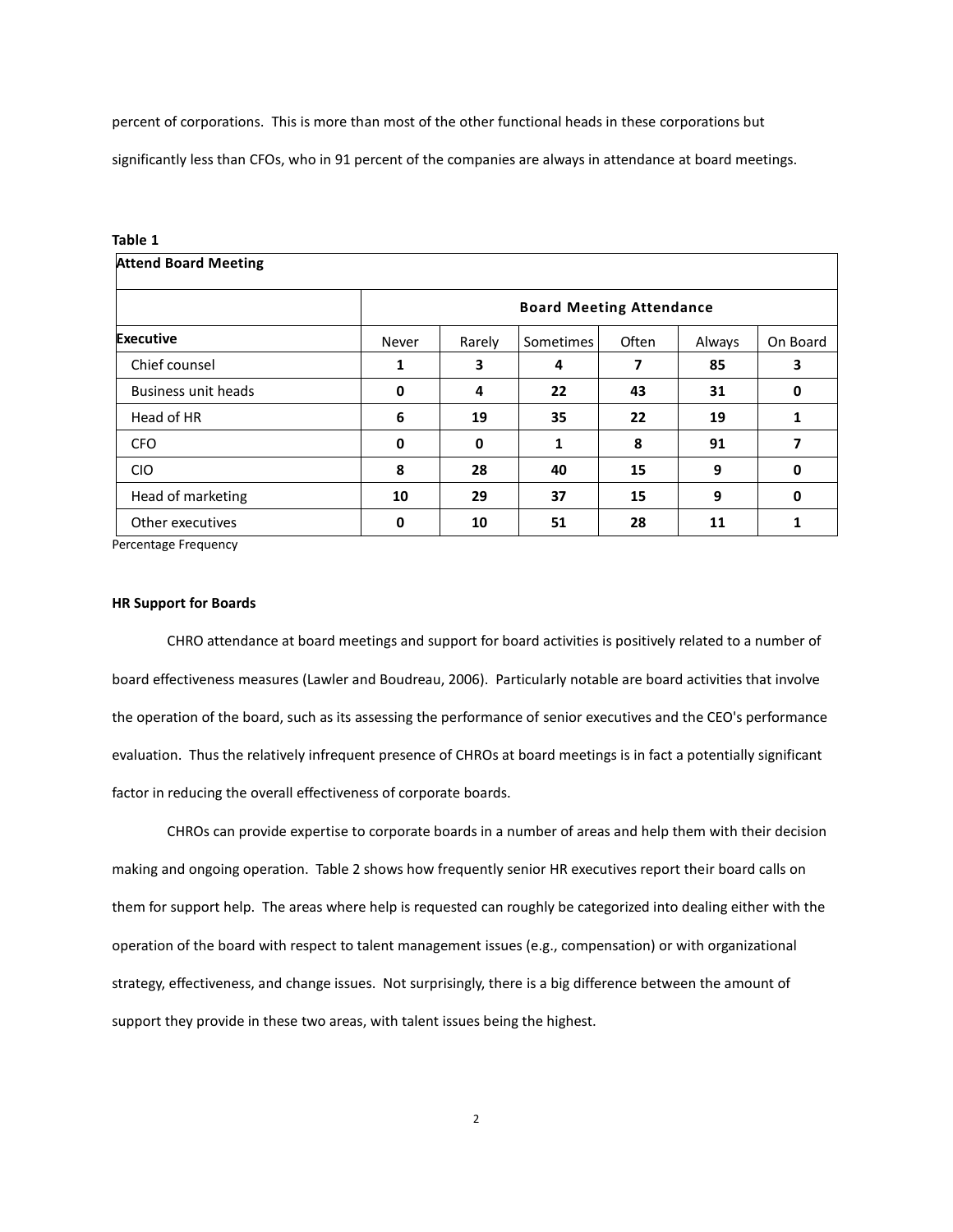#### **Table 2**

| Amount of Support HR Provides to the Board                         |                               |                |                           |                 |                                       |             |
|--------------------------------------------------------------------|-------------------------------|----------------|---------------------------|-----------------|---------------------------------------|-------------|
| <b>Areas of Support:</b>                                           | Little or<br><b>No Extent</b> | Some<br>Extent | <b>Moderate</b><br>Extent | Great<br>Extent | <b>Very</b><br>Great<br><b>Extent</b> | <b>MEAN</b> |
| Executive compensation                                             | 4                             | 5              | $\overline{7}$            | 32              | 52                                    | 4.2         |
| Board compensation                                                 | 18                            | 17             | 7                         | 25              | 33                                    | 3.4         |
| Developing board effectiveness /<br>corporate governance           | 33                            | 20             | 21                        | 17              | 8                                     | 2.5         |
| Addressing strategic readiness                                     | 19                            | 24             | 22                        | 25              | 9                                     | 2.8         |
| Executive succession                                               | 4                             | 14             | 18                        | 29              | 34                                    | 3.8         |
| Change consulting                                                  | 24                            | 22             | 35                        | 13              | 6                                     | 2.6         |
| Risk assessment                                                    | 27                            | 28             | 29                        | 12              | 3                                     | 2.4         |
| Information about the<br>condition/capability of the work<br>force | 10                            | 10             | 37                        | 27              | 15                                    | 3.3         |

The highest-rated single issue is executive compensation, followed by executive succession. Board compensation also receives a high rating, which is not surprising given the importance of compensation to the board members themselves and the expertise and knowledge that HR executives have in this area. Perhaps the best way of characterizing the kind of help that the CHRO usually provides to the board is that it is human capital consulting and advice help.

When it comes to what might be called strategic partner help that is, addressing strategy and organizational effectiveness issues, much less help is provided (Conger, Lawler, and Finegold, 2001). Somewhat surprisingly, the same is true when it comes to helping develop the board as an effective unit and with respect to corporate governance. The HR functions in some corporations have organization development capabilities and process consulting capabilities that potentially could help the board develop their decision making processes and make better use of their time. But these apparently are not frequently used by boards to improve their effectiveness.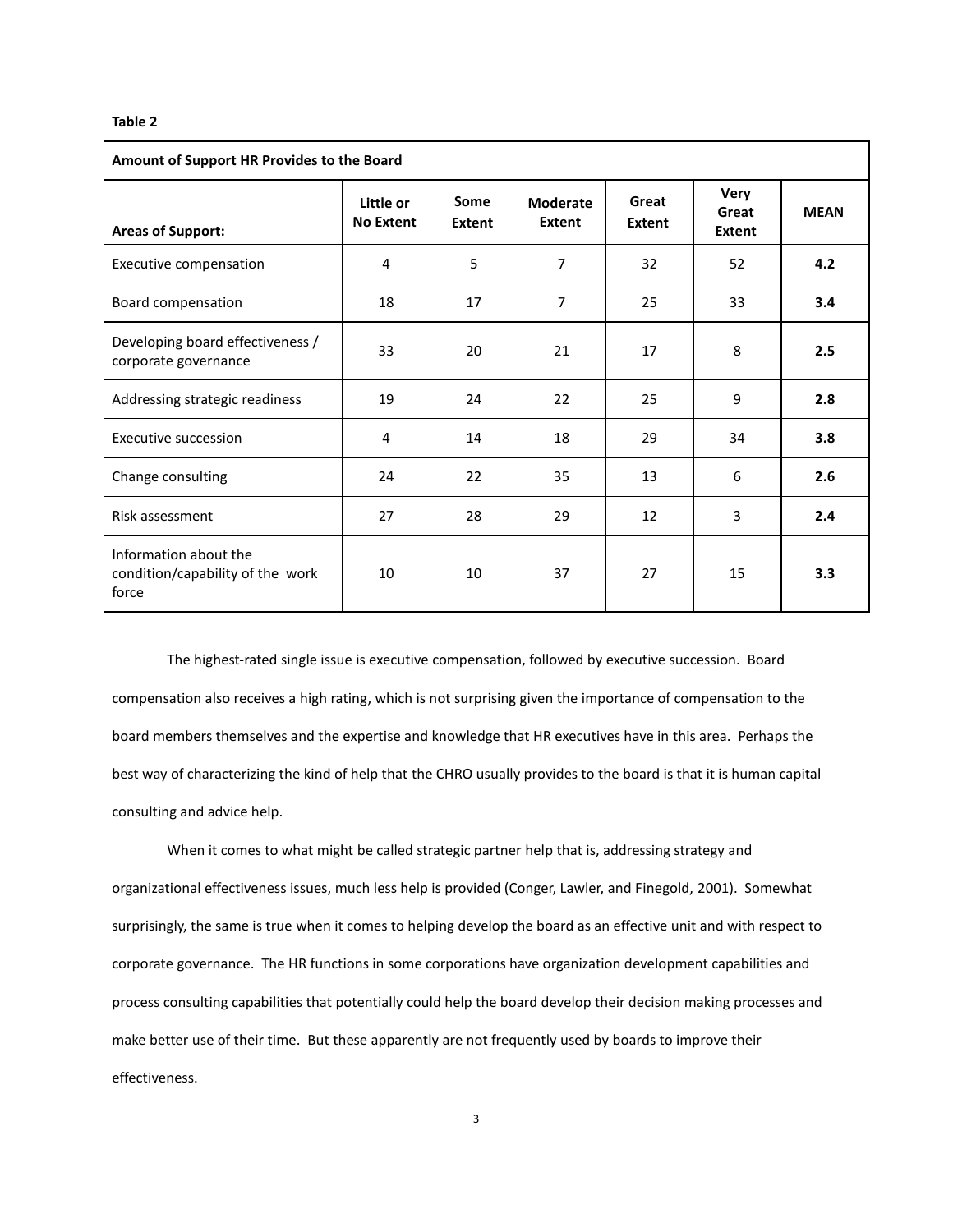HR provides relatively little support in such key business strategy areas as assessing strategic readiness, change management, and—a particularly critical issue in the last decade—risk assessment. One area where it does provide a moderate amount of information that potentially could play a major role in influencing the board strategic decision making is the condition and capability of the workforce. This of course is a topic that is in the traditional scope of HR as the talent management staff group, and is very much potentially related to the business strategy decisions that boards make. How relevant workforce capability is when it comes to strategy of course very much depends upon the nature of the business the organization is in and how it seeks to gain a competitive advantage (Conger, 2009).

One piece of evidence showing that boards don't take human capital as seriously as financial capital when it comes to decision making concerns their committee structures. Most boards do not have a human capital committee that focuses on talent management (Conger, 2009). They often have a committee that's called a human resource committee, but its major, almost exclusive, focus is on executive compensation and executive succession. It is rarely a true overseer of the human capital of the organization, one that gathers data on the condition of the human capital, monitors it, and determines whether the human capital policies and practices of the organization are well aligned with the business strategy.

It may be a bit too negative, but a reasonable conclusion based on my studies of boards in the U.S. is that boards do not place great importance on the condition of the workforce and the availability of talent when they make strategy decisions. If they did, there would be a much greater presence of the CHRO in board meetings and boards themselves would have more HR executives, or at least HR experts, on them.

Perhaps the best way to characterize the relationship between CHROs and boards is that, as representatives of HR, they are likely to be "business partners," not "strategic partners." They are business partners in the sense that they help their board deal with the HR issues the board has to deal with, both within the board and the decisions that board members have to make about key executives with respect to compensation and succession. They fall short as strategic partners because of their relatively low input into issues like strategic readiness, developing and improving the board's effectiveness, and corporate governance practices. It seems that when the issue is not clearly a traditional HR issue, the board is not particularly inclined to ask for help from HR nor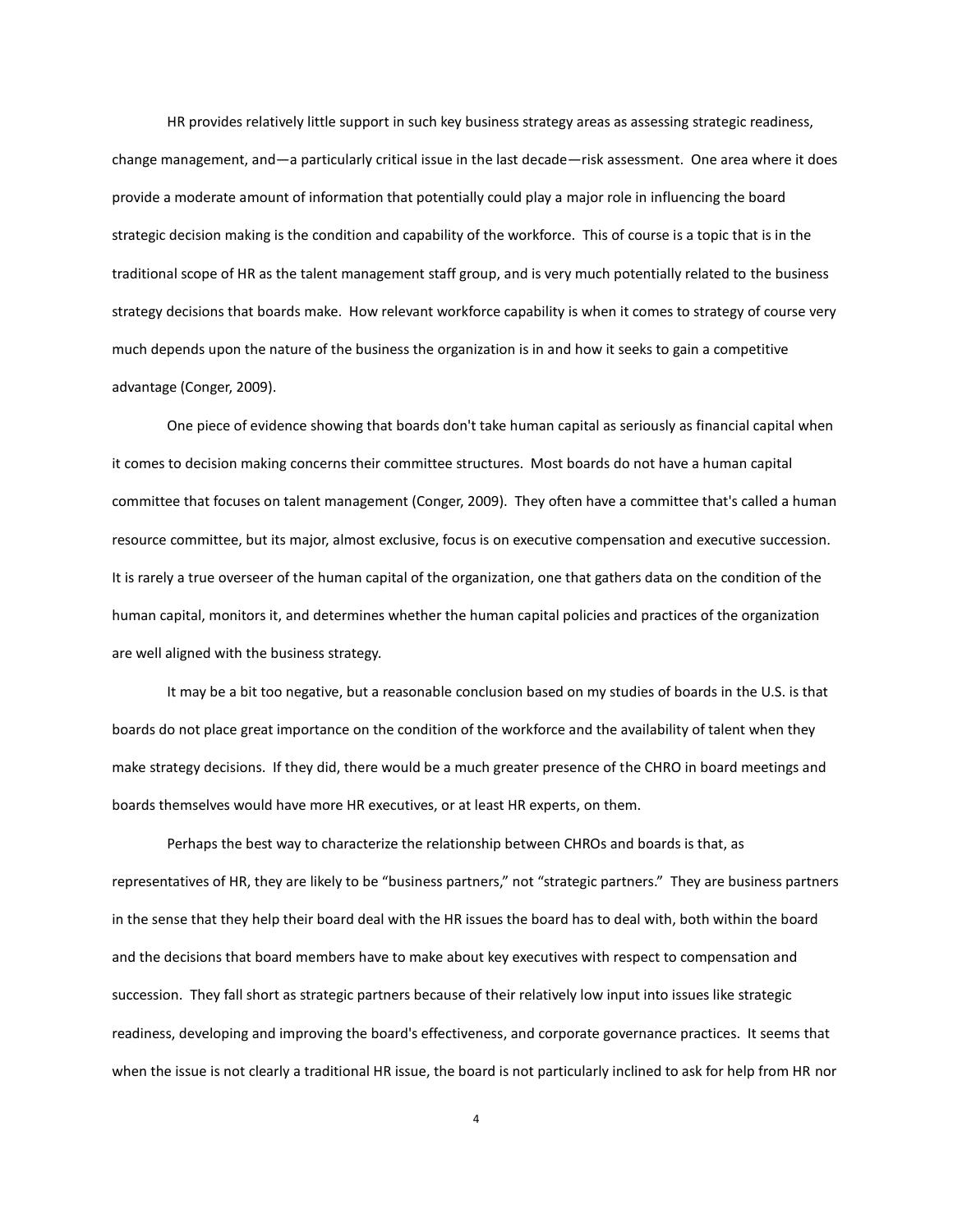to get input from an HR expert because there is no one on the board or in the boardroom who has HR knowledge.

## **What Should the Role of the CHRO Be?**

A strong case can be made that CHROs should be at most, if not all, board meetings. Just like CFOs, CHROs are responsible for one of the most important assets corporations have. The importance of financial capital is reflected by the fact that in 91 percent of U.S. companies, the CFO is always at board meetings. The degree to which companies only give lip service to human capital being an organization's most critical asset is reflected by a fact that as mentioned earlier: in only 19 percent of companies is the CHRO present at all board meetings.

In addition to the CHRO attending meetings, organizations should have an independent (outside) board member who is an expert in HR. Given the emphasis on independent board members it is quite understandable, in fact appropriate, that the CHRO should attend board meetings but not be on the board. However, that doesn't mean there shouldn't be an HR expert on the board. To the contrary, an HR expert should be on the board to provide expert judgments and input on issues involving the organization's human capital.

The presence of the CHRO in the boardroom and the presence on the board of an HR expert should create a situation in which the board takes a strategic look at human capital and HR issues. Their presence combined with the right expertise in the HR organization should in fact create a board that is more effective because it does take a strategic look at human capital. It particularly should open the door to HR being a true partner in developing and implementing the business strategy of an organization.

Data suggest that HR only infrequently is a full partner in developing the business strategy of an organization; in most cases it has an input role, but not a partnership role (Lawler and Boudreau, 2009). There is a key difference between a CHRO who is a strategic partner and one who is a business partner. In order to successfully fill the role of strategic partner, the CHRO needs a considerable amount of HR data and a decisionmaking capability. An interesting model here is the CFO. CFOs come to boards and set the table for discussions concerning operations and business strategies by discussing the metrics and analytics that are established in the financial arena (Boudreau and Ramstad, 2007).

CHROs need to come to board meetings with human capital metrics and decision models that indicate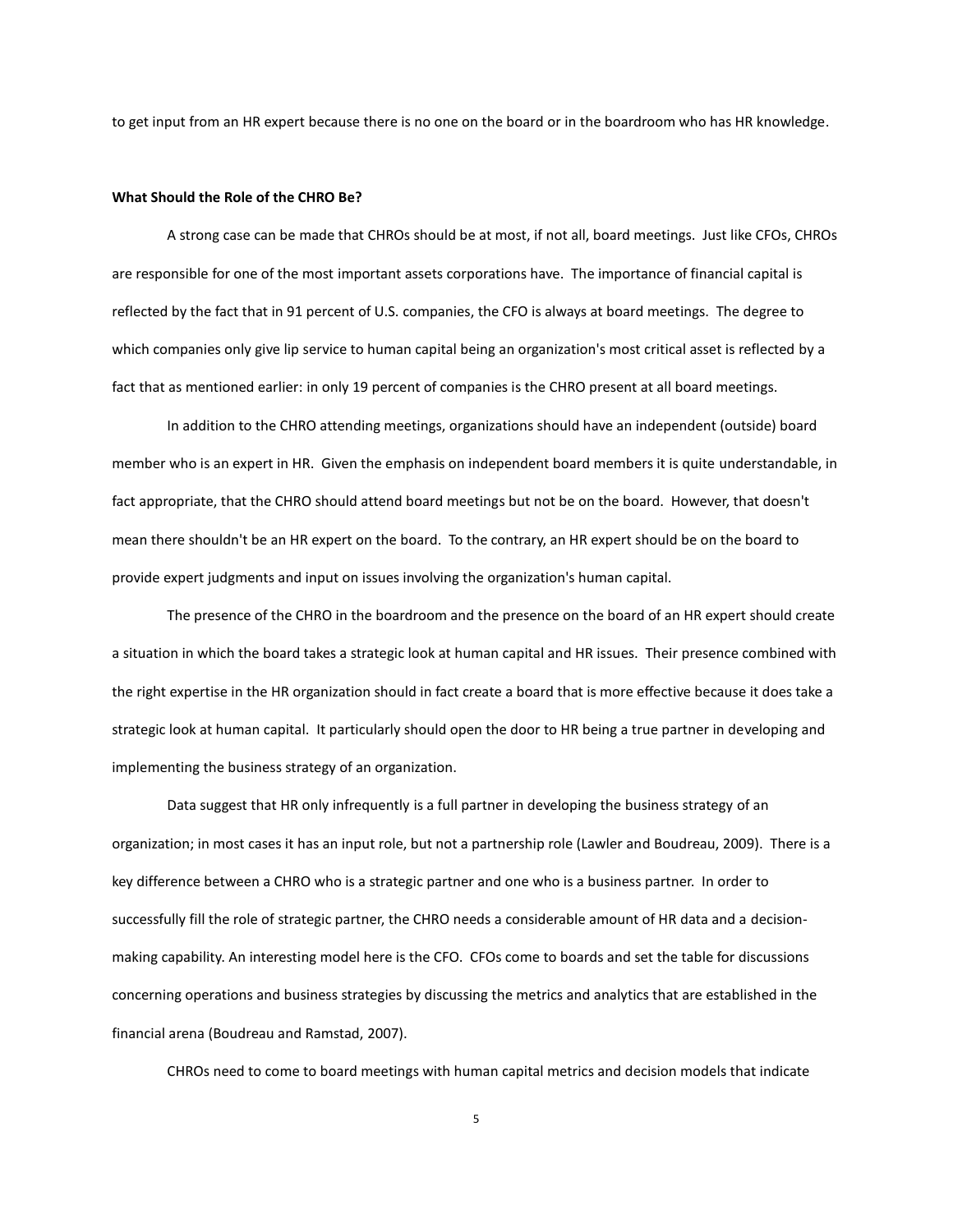what the right business strategies and tactics should be, based on organizational capabilities and the availability of human capital. In other words, human capital management needs to be elevated, not just in attention but in metrics and analytics, to the same level as financial management. Unless this happens it's unlikely that CHROs will ever not just have a seat at the table, but will set the table for discussions about business strategy and organizational effectiveness.

#### **Making It Happen**

What needs to happen in order for CHROs to become true strategic partners with the board? One way to answer the question of what will make the CHRO more of a strategic partner with the board is to look briefly at what currently prevents it from happening. At or near the top of the list is the fact that CHROs rarely have any training in dealing with boards. Since they aren't on outside boards, they don't have the experience of seeing what happens with the boards of other companies. Since they aren't on their own company's board, they miss that opportunity to learn as well. And finally, because they don't sit in board meetings they often don't even have the chance to observe how boards deal with issues, make decisions, and operate.

Some of the things that CHROs need to know in order to be effective working with a board can be learned in the classroom and by being on boards other than those of large corporations. This leads to the suggestion that CHROs join the boards of nonprofits and smaller companies. There also are numerous educational programs offered that are directed at educating board members that CHROs should consider taking.

To be effective board members and have credibility, CHROs need to know the language and decision models of finance, accounting, and operations and have credibility with respect to understanding the business and the business strategy. Much of this can be learned before HR executives become the CHRO and, more and more, having this expertise should be a condition for someone becoming a CHRO. Appointing someone whose business experience is only in HR to the CHRO role almost predetermines that the individual will not be a true strategic partner with the board.

One area where some HR departments are not meeting the information needs of their boards is talent management. When board members were asked in our annual CEO survey of board members about the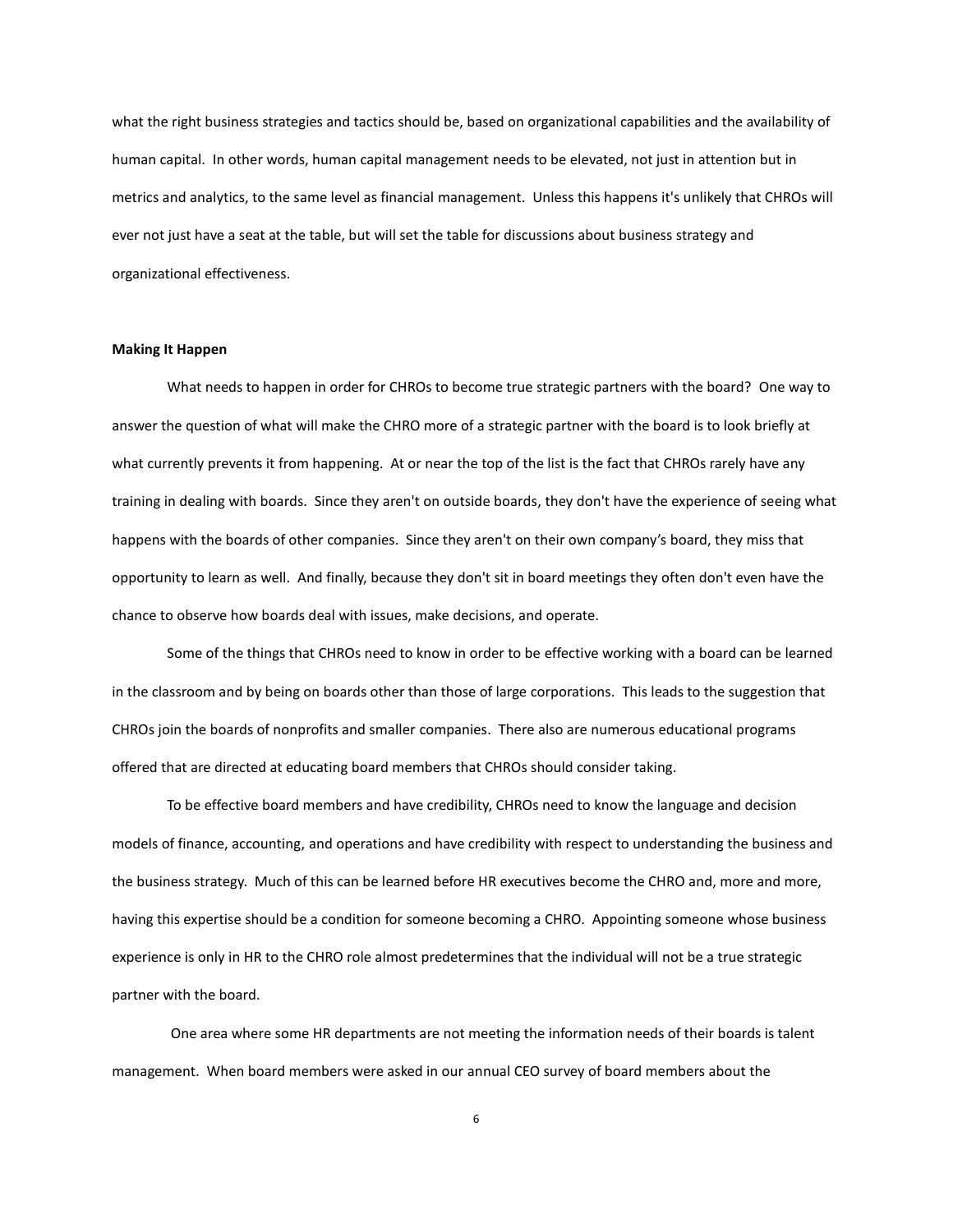information they get and what they want to get, some interesting failures appeared. As can be seen in Table 3, over a third of the board members don't get, but would like to get, some basic data on the condition of the human capital in their organizations. Providing this information is a must do for the CHROs. Providing it may not make them strategic partners, but it can be a step toward making the CHRO a source of useful metrics.

| ×<br>. . | ٩ | ۰, | ۰, |
|----------|---|----|----|
|----------|---|----|----|

| <b>Information Given to the Board</b>                     |                   |                      |                         |                            |  |
|-----------------------------------------------------------|-------------------|----------------------|-------------------------|----------------------------|--|
|                                                           | Get and<br>should | Get but<br>shouldn't | Don't get<br>but should | Don't get and<br>shouldn't |  |
| Succession planning data for<br>most management positions | 73.1              | $\Omega$             | 24.4                    | 2.6                        |  |
| Succession planning data for key<br>technical positions   | 46.8              | 1.3                  | 32.5                    | 19.5                       |  |
| <b>Metrics on turnover</b>                                | 59.0              | 3.8                  | 33.3                    | 3.8                        |  |
| <b>Metrics on recruiting success</b>                      | 49.4              | 5.2                  | 36.4                    | 9.1                        |  |
| Attitude survey data                                      | 51.9              | 1.3                  | 42.9                    | 3.9                        |  |

When it comes to CHROs not being true strategic partners with boards, another reason for it may be the tendency of board members to think they or others on the board are experts in HR. When asked who they rely on for HR expertise, board members often say the CEOs of other companies who are on their board. Needless to say, there is a great deal of research on evidence-based management, which shows that most executives do not know a great deal about human capital management. Clearly, more managers knowing and accepting this would make it easier for CHROs to gain access to the boardroom and to be influential in the boardroom.

There are some things that CHROs can do with respect to getting other executives to recognize their misguided sense of competency when it comes to talent management. The use of sophisticated analytics and the right metrics can help HR establish the type of business credibility that can lead to CHROs being on boards and attending board meetings. Part of the credibility of areas like marketing and finance come from their analytic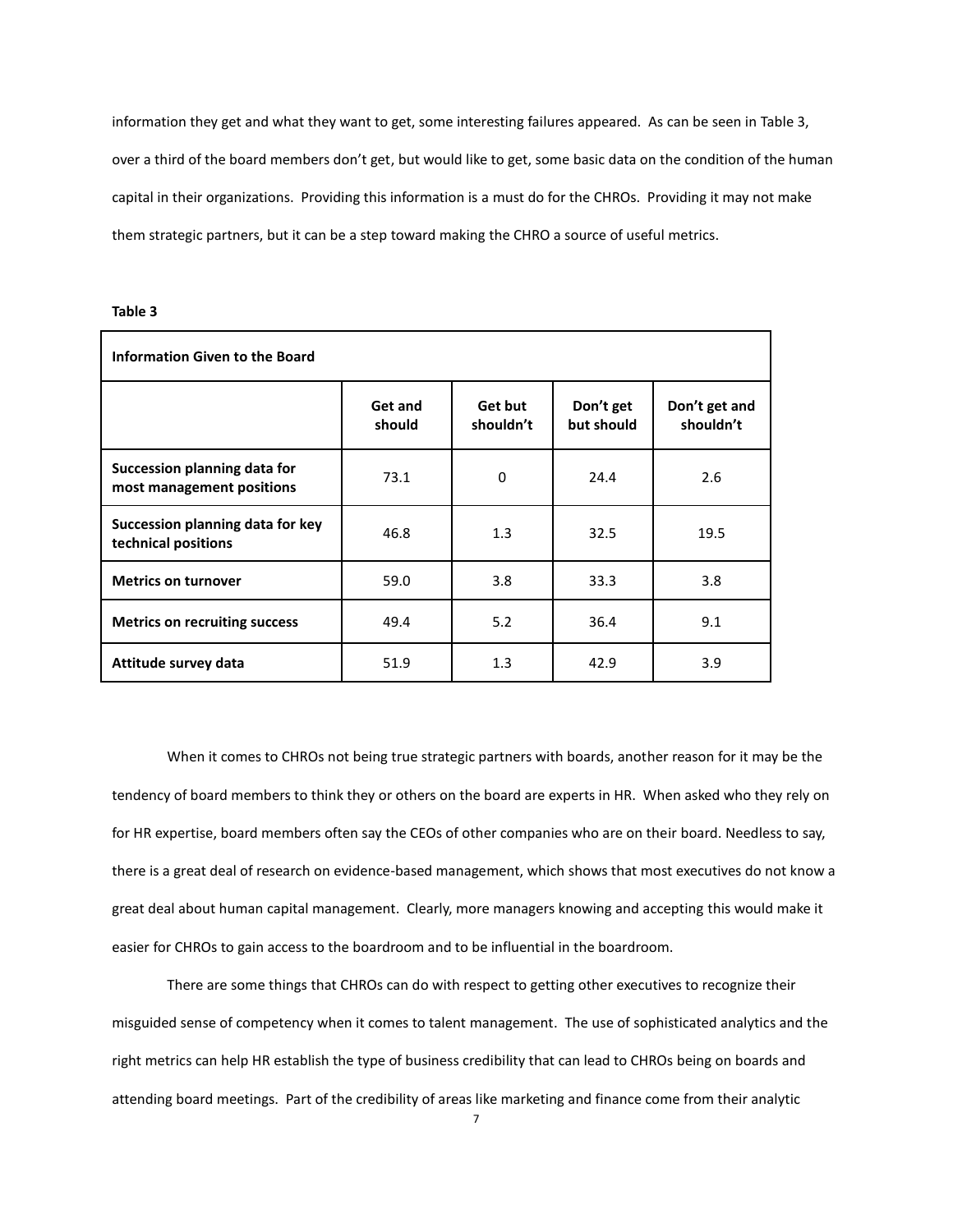approaches and the fact that they make it clear to other executives that there is an expertise here that is not just "common sense." HR needs to take a similar approach.

Finally, the way the HR function itself is structured can also have an important influence on the degree to which the CHRO plays a strategic role with the board. Research shows that having corporate staff groups with strategic HR expertise is significantly related to the degree to which the board looks to HR for strategic help (Lawler and Boudreau, 2006). Corporate staff groups are needed that can do the kind of analytic work that ties organizational effectiveness to organization design and to HR policies and practices. Similarly, HR staff expertise in human capital development, labor economics, talent supply, and the cost of talent procurement and development are important determinants of how much boards look to the CHRO for input on strategic decision making.

### **Time For a Change**

It is time for CHROs to change their role with respect boards. They need to go beyond simply providing talent management support to the board and enter into a strategic support and advice relationship with the board. Human capital management and business strategy decisions are simply too important to be left to board members who lack expertise and data on talent management and organizational effectiveness.

Today, the typical CHRO has occasional access to the corporate boardroom but is not a valued board support person to the same degree that the CFO is. This clearly needs to change if the CHRO is going to be a strategic business partner. It also needs to change if organizations are to manage their human capital in a way that optimizes the performance of the organization and makes the HR function a true strategic partner.

Strategic business decisions need to be made by informed boards that understand how human capital and organizational design issues impact the performance of organizations and how they need to think about, analyze, and manage the human capital and human capital systems of their organizations. Getting this done requires the presence of HR experts, both on boards and in the boardroom as supporters of the board. It also requires a committee of the board that looks at HR and organizational issues in more depth and presents recommendations and analyses to the board. The CHRO's role in this should be to support both the talent or human capital committee of the board, and of course the board itself with data, decision models and strategic analyses of the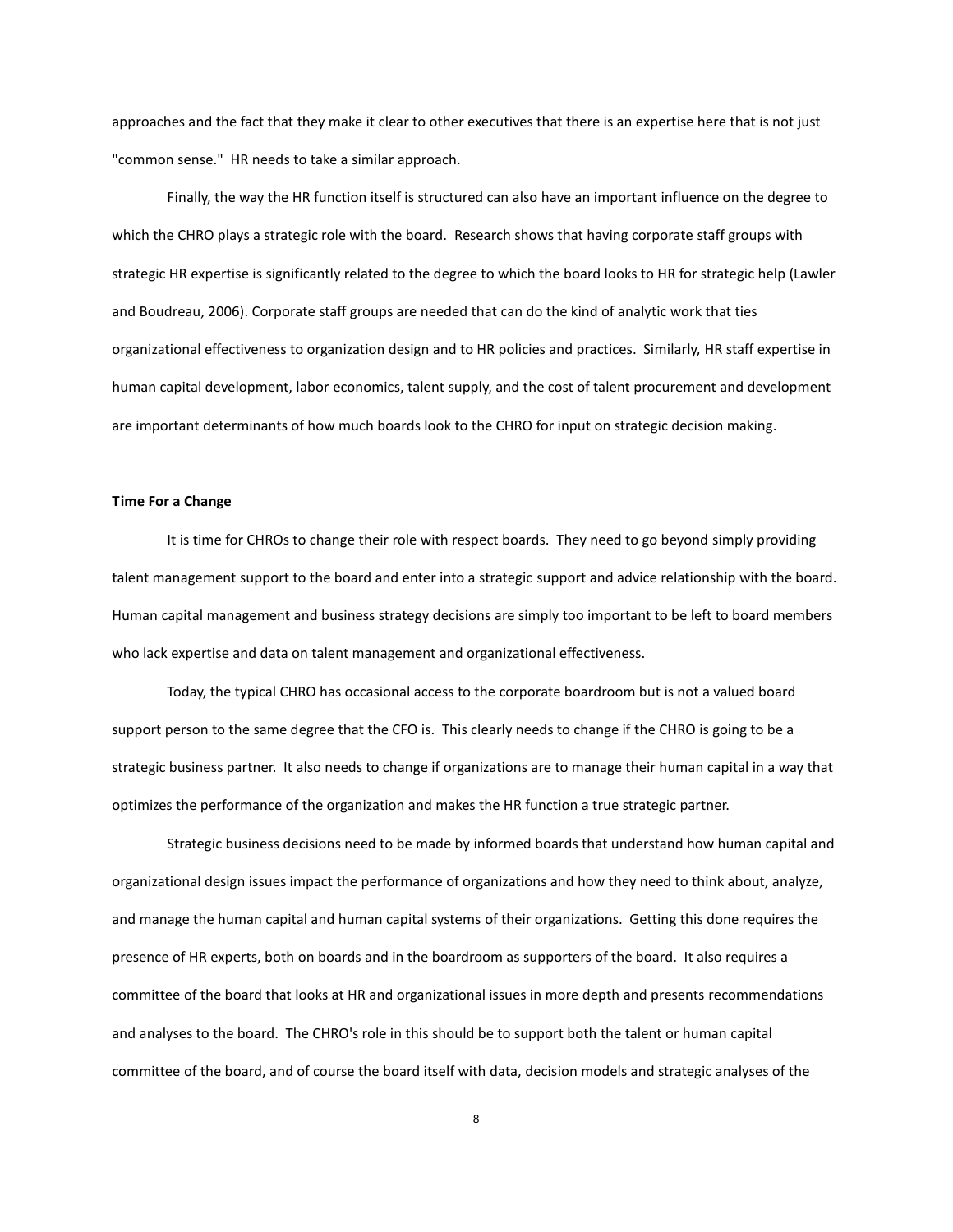organization's human capital and how human capital influences organizational performance. Finally, in order to become true strategic partners, CHROs need to develop expertise in how boards operate, as well as in the business issues boards face.